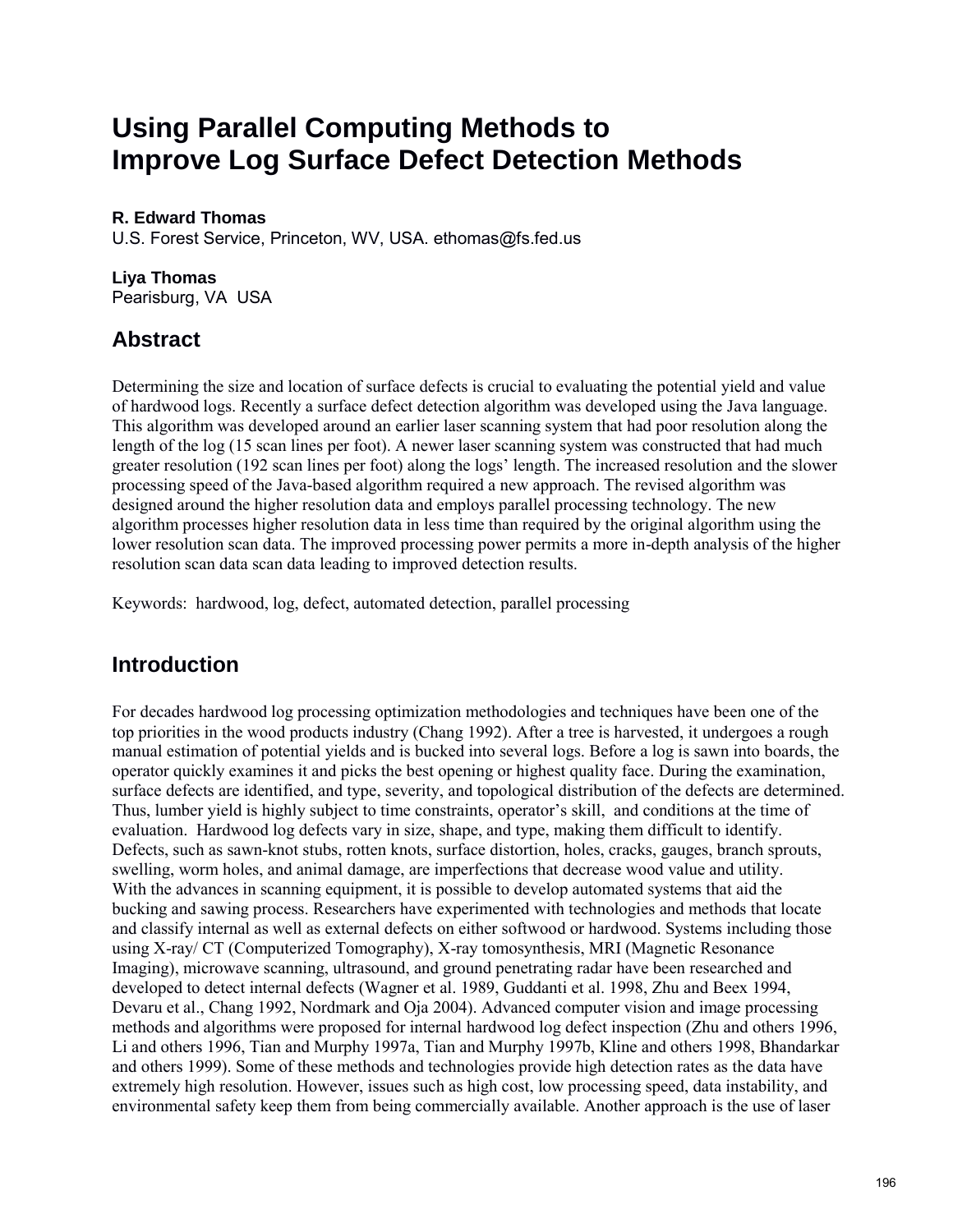scanning technologies to collect profile data of softwood and hardwood logs. Thomas et al. (2006, 2007) developed a log surface defect detection system, which uses high-resolution laser scan data. In tests of this system, 53 severe defects were detected out of 64 with 9 non-defective regions falsely identified. When calculated as areas, 90.2 percent of the defects were located.

All of these methods required the processing of vast amounts of data, some more than others. In addition, processing the data needs to occur in real time to be of use in a processing environment. As scanners and data collection systems become more advanced, the detail and volume of the data increases, ultimately requiring greater processing resources to yield the desired higher accuracies. Further, successfully solving these problems often exceeds the capabilities of the algorithms used. Most computers sold today have at least two processors, with many having four or more processors. Designing algorithms to take advantage of increased computing power is a must to be able to solve these problems in real time.

### **Methods**

#### **Data Collection**

The United States Forest Service constructed a high-resolution three-dimensional laser-scanning system for logs in Princeton, West Virginia. The system has three industrial laser scanning heads designed for the wood processing industry. The scan heads are arranged in an eight foot circle with a 120 degree separation between the scan heads (Figure 1). This allows the three scanners to collect a complete surface scan of the log surface. The log is supported in V-stands every 5 feet at the center of the circle of scanners (Fig. 1). The scanner then over the log and collects a scan line around the circumference of the log every 1/16 inch. Resolution between points within each scan line varies depending on the size of the log, but is typically around 1/8 inch. All points are measured to the nearest 0.001 inch. A dot-cloud image sample of a scanned log is shown in Figure 2. The two vertical white marks in Figure 2 are missing data due to shadowing of the log surface by the V-Stands.



**Figure 1**—Schematic diagram of high-resolution log scanner.

Thirty-three red oak trees were randomly selected from the MeadWestvaco forest located near Rupert, West Virginia. Each tree was was bucked into log lengths and the logs were laser-scanned then manually diagrammed, where the location and type of the defects were recorded. Ten logs were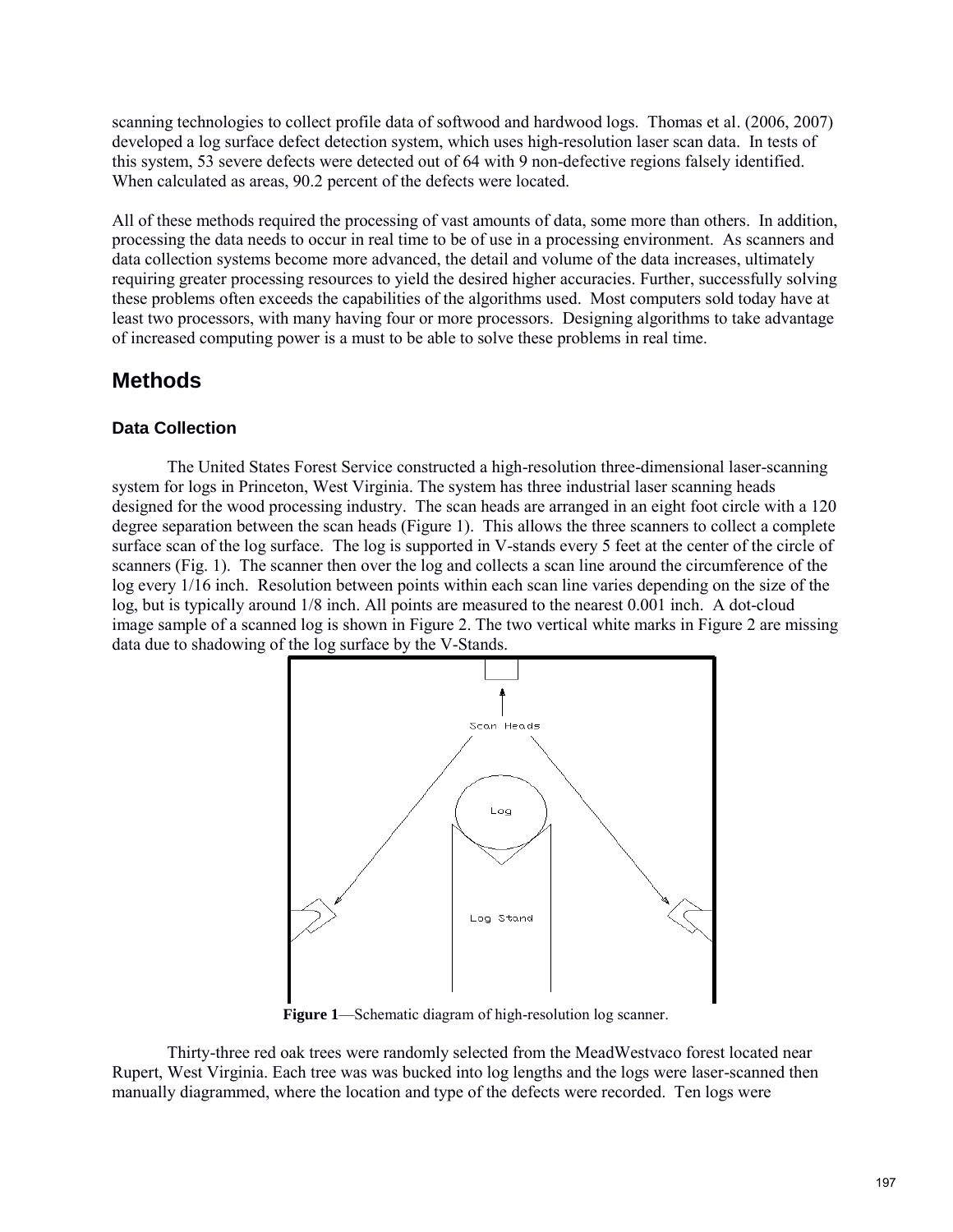randomly selected for this study from a set of 33 logs. The specifications of the selected logs are listed in Table 1.



**Figure 2**—Dot cloud view of log 31C.

|                 | Length   | <b>Large End</b><br><b>Diameter</b> | <b>Small End</b><br><b>Diameter</b> | <b>Total</b><br><b>Severe</b> | <b>Total</b><br><b>Non-Severe</b> | <b>Total</b>   |
|-----------------|----------|-------------------------------------|-------------------------------------|-------------------------------|-----------------------------------|----------------|
| Log             | (inches) | (inches)                            | (inches)                            | <b>Defects</b>                | <b>Defects</b>                    | <b>Defects</b> |
| 16D             | 125.8    | 17.1                                | 17.0                                | 5                             |                                   | 12             |
| 27B             | 127.1    | 20.7                                | 19.1                                |                               | $\theta$                          |                |
| 25E             | 152.9    | 15.3                                | 13.1                                | 18                            |                                   | 19             |
| 31 <sup>C</sup> | 129.3    | 16.8                                | 15.7                                | 11                            | 6                                 | 17             |
| 7A              | 126.1    | 20.5                                | 17.2                                |                               |                                   | $\Omega$       |
| 6B              | 122.4    | 17.7                                | 12.4                                | $\mathfrak{D}$                |                                   | 3              |
| 33B             | 128.9    | 17.8                                | 17.3                                | 4                             | 3                                 |                |
| 11 <sup>C</sup> | 158.2    | 14.4                                | 13.3                                | $\mathbf Q$                   | $\overline{2}$                    | 11             |
| 21C             | 116.0    | 18.3                                | 13.9                                | 4                             | 4                                 | 8              |
| 3C              | 126.8    | 14.5                                | 14.1                                | 4                             | 9                                 | 13             |
| Average         | 131.3    | 17.3                                | 15.3                                | 6.3                           | 3.4                               | 9.5            |

Table 1.— Study Log Specifications.

#### **Sequential Detection Algorithm**

The high resolution three-dimensional (3-D) laser-scanned hardwood log data shows minute surface variations, making it feasible to locate external defects. Four major steps are involved:

- 1) Fit 2-D circles to log cross-sections. Because the scans may be missing data or includes irrelevant deviant data points; a new, robust estimator was developed to reliably estimate the centers and the radii of the fitted circles.
- 2) Extract radial distances between the fitted circles and log data to indicate local height changes. Radial distances refer to height values on the surface with respect to reference.
- 3) Locate defects characterized by significant surface rises or depressions.
- 4) Filter and refine detection results using an expert system.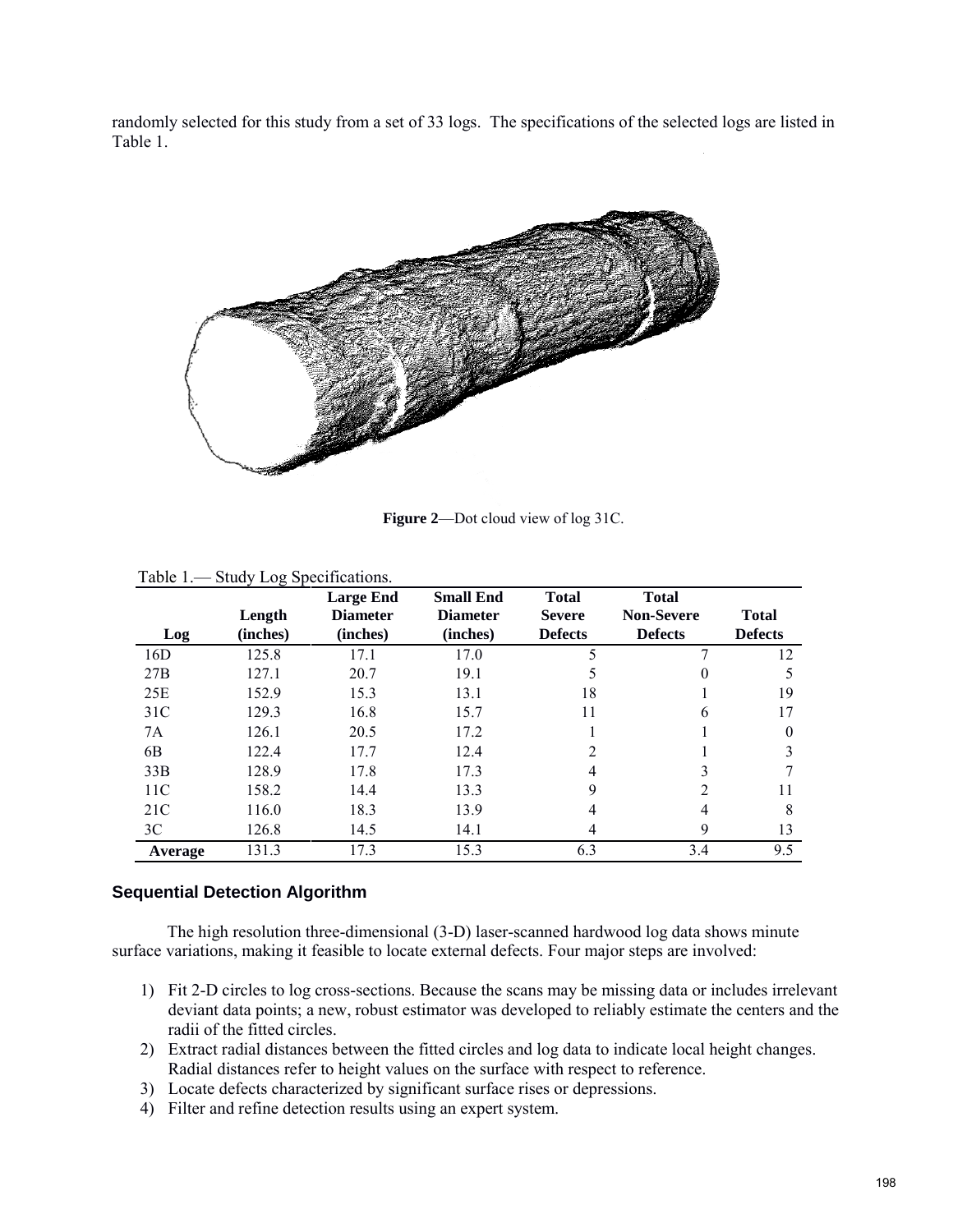Robust statistical estimators provide a mechanism to correctly estimate model parameters in the presence of severe outliers (data with large deviants). A new robust non-linear generalized M-estimator (GME) was developed whose objective function makes use of scale estimates (Thomas and Mili 2007). These are calculated using projection statistics and incorporated in the Huber objective function, such that the influence function of the estimator is bounded. This makes it possible to filter out not only the errors in the measurements, but also the errors in the circle model that is applied to a given cross-section data set.

 Radial distances are computed between the virtual log produced from the fitted 2-D circles and log data. The radial distances are orthogonal, and as a whole provide a height map of the log surface with respect to the virtual log. These radial distances typically range from -0.5 to 0.5 inch, scaled to range from 0 to 255 gray-levels, and mapped to create a 2-D image (fig. 3). In this process, the log surface is unrolled onto a 2-D coordinate space to create a "skin" representing the pattern of log bark along with bumps and bulges associated with most defects. Next, the log data are processed and interpolated linearly to fill any gaps between data points. This enables our system to locate defects associated with unique characteristics and height change. The defect detection algorithm analyses both contours and 3-D data to locate severe defects at least 0.5 inch high and 3 inches wide.



**Figure 3**—Residual image of log 31C created using the Java algorithm

 Six contour levels are computed from the orthogonal distances between a virtual log and any point of the cross section, generating a topographical exterior log map. Examining only the highest and lowestlevel contours, defects corresponding to surface rise or depression are detected. Expert knowledge, in the form of defect shape and size characteristics, are applied in a stepwise fashion to rule out regions as potential defects, including regions with sizes smaller than a given threshold, nested in other curves, or long and narrow (determined by the actual width to length ratio of real log dimensions). Some regions are removed for further consideration if they contain a large portion of missing data. The algorithm extends boundaries of an identified region only if a relatively high standing corner of the defect is located. Regions may include an elevated yet non-defective log surface. Typically these regions are covered with tree bark, and thus are associated with distinctive bark patterns.

 Using radial distances visualized by the gray-level image presented in Figure 3, the algorithm generates a contour plot and determines the rectangle-enclosed regions of the highest level bounding contour curves that identify potential defects. Some regions are selected if they are large enough (at least 3 inches in diameter) or with a significant height (at least 0.5 inch). The region surrounding selected small regions are examined for the presence of relatively straight-line segments. If the coverage of straight line segments is sufficient, the defect region is adjusted to cover the entire defect surface, rather than just a corner. Such regions are usually the top of a sawn knot, either sound (not rotten), or unsound (rotten). Region-removal rules are given as: regions smaller than a given threshold; regions enclosed in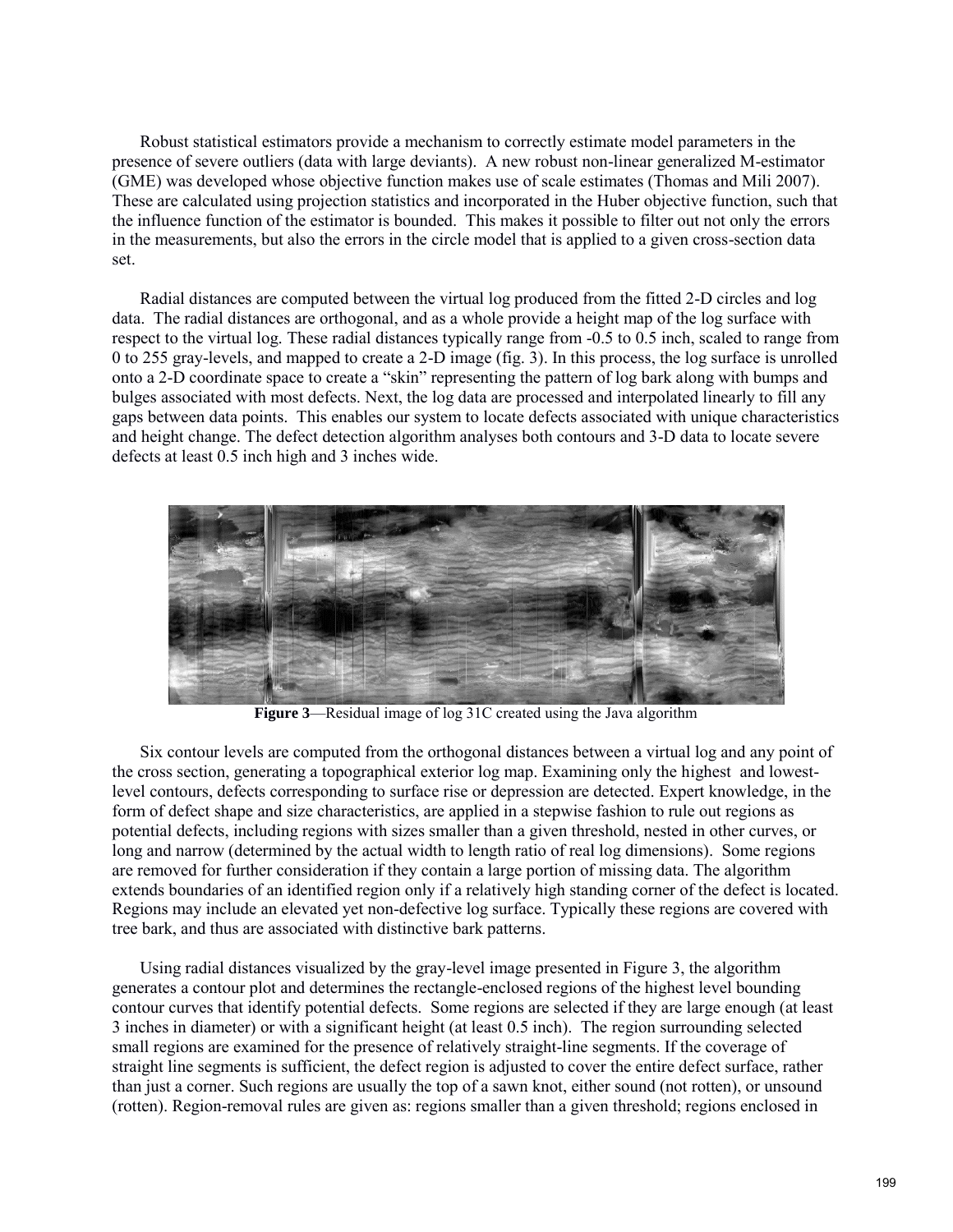curves nested in other curves are removed, as there will only be one defect in the same location. Long and narrow regions are normal bark patterns and are ignored. Also ignored are regions smaller than 50 square inches and adjacent to the selected large regions. The marked squares in Figure 3 identify areas with defects.

#### **The Parallel Algorithm**

 The parallel version of the defect detection algorithm performs the image processing functions and contour analyses in parallel. This version was developed using the following software packages:

- a) gcc version 4.6.1 (C Compiler)
- b) MPICH2 1.4.1 (Message Passing Interface for parallel application development) (Gropp 2002)
- c) OpenCV 2.1.0-7 (Open Source Computer Vision library) (Bradski 2000)

The parallel defect detection algorithm can be built and run using Windows  $7<sup>1</sup>$ , a standard C compiler and the Windows versions of the OpenCV and MPICH packages. The test system for the parallel and Java algorithms was conducted on an IBM compatible computer with 24GB of RAM and 8 3.6 Ghz Core2 CPUs running the Mint Linux operating system.

MPICH2 is one of many different programming packages available for developing parallel applications. MPICH2 is one of the most popular implementations of MPI and is available for many operating systems and computer architectures (Pacheco 1997). In addition, MPICH2 is the foundation of several corporate versions of MPI. MPI and MPICH2 allow developers to specify how to divide a processing task such that the different parts of the task are solved concurrently on different processors of the same computer or on processors of other networked computers. There are two common ways of distributing processing across multiple processors. The first method segments the problem into equal pieces and gives a piece to each processor available. Once, each piece is processed, the results are compiled together. In the second approach one processor is designated as the master controller. The master then divides work and collects results from the "slave" processors as work is completed. The parallel application here used the master-slave processing paradigm. In either method, the data to be processed and the results that are collected, are transferred using messages. Hence the name "Message Passing Interface". If one has eight processors, you would have one master and 7 slave processors. Thus, theoretically a parallel-processed job could be solved in  $1/7<sup>th</sup>$  of time required by a single processor algorithm. However, due to the overhead of message passing, the required coordination of processing among all processors, and the portions of the computer program that do not run in parallel, the processing time reduction is always less. How much less depends on maximizing the parts of the original program to run in parallel.

Of the four major defect detection steps, we have concentrated on improving the processing speed of the first two steps. This is because that most of the tasks involved in these steps involve many complex independent operations that are ideal for parallel processing. The first processing step, fitting 2-D circles to log cross-sections, is divided into four smaller tasks:

1) Read in log data.

l

 $^1$  Windows 7 is a registered trademark of Microsoft, Inc. The use of trade, firm, or corporation names in this publication is for the information and convenience of the reader. Such use does not constitute an official endorsement or approval by the U.S. Department of Agriculture or the Forest Service of any product or service to the exclusion of others that may be suitable.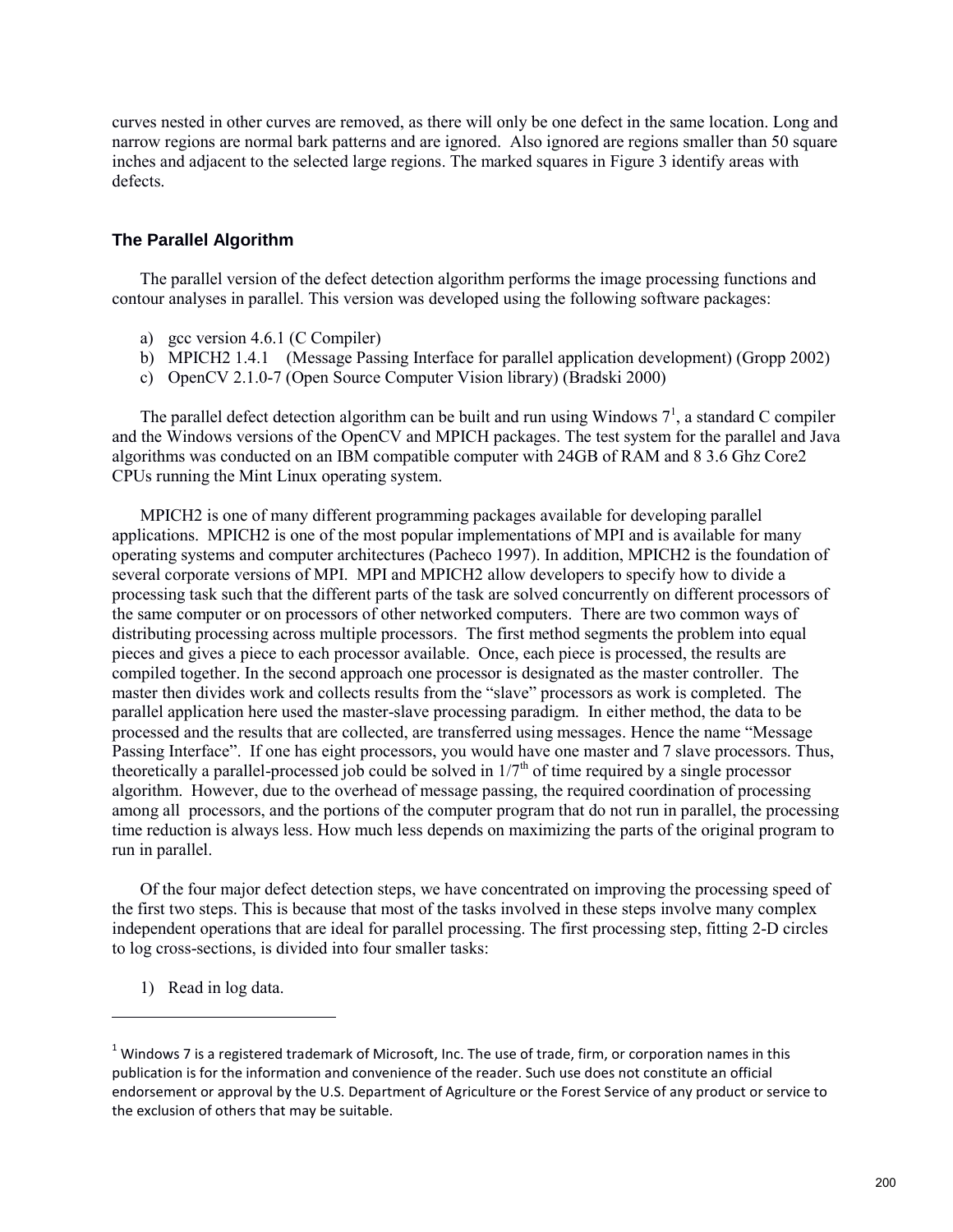- 2) Determine fitting parameters for each log data slice.
- 3) Box filter fitter parameters between slices.
- 4) Remove outlier data from each slice.

The second processing step, extracting radial distances between fitted circles and log data to indicate local height changes, is divided into 3 separate tasks:

- 5) Create image strip for each slice.
- 6) Fill in missing data "holes" for each slice.
- 7) Residual image creation from individual image strips.

Of the seven tasks, tasks 2, 4, 5, and 6 are ideally suited for parallel processing. These tasks involve complex processing of individual slices of the laser scan data. More importantly, these operations are independent, (ie. they do not depend on the results of any neighboring slices). To reduce message overhead, the data for 5 slices at a time is transmitted to each processor. When a processor finishes, it transmits the results back to the master processor. The slave processor then receives the next set of 5 slices, if any are remaining. The master processor is responsible for keeping track of which data slices each slave is processing and for collating the results as it receives them. The remaining tasks 1, 3, and 7 are sequential in nature and are not suitable for parallel processing.

The third step, locating defects characterized by significant surface rises or depressions, uses OpenCV to create and analyze the contour data. This library was not written to take advantage of parallel processing, thus this part of the defect detection code is run as a single process. The expert system is the final step that is performed by the Java-based algorithm and is used to reject some areas marked as defective, which are likely not defective. This is accomplished by examining the shape characteristics of the marked defect region to judge if the area is truly a defect. The expert system in the parallel processing version examines only a subset of the conditions that can render an area marked as defective, not truly a defect.

### **Results**

 To determine the parallel algorithm advantages and disadvantages compared to the original Java algorithm, the algorithms were run on each of the sample logs and the individual results compared. The specifications of these test logs are described in Table 1. The logs processed are a mix of lower and upper story logs with an average length of 131.3 inches and an average large end diameter of 17.3 inches and a small end diameter of 15.3 inches. Overall there was an average of 6.3 severe defects per log. Defect types considered severe are overgrown, sawn, and unsound knots and clusters, as well as bumps, and holes. In addition, there was an average of 3.4 non-severe defects per log, which includes distortion and adventitious knot defect types.

 Tables 2 and 3 contain detection results from the parallel and Java detection algorithms, respectively. Table 4 compares the performance of the two detection methods. Overall, the parallel method had fewer un-detected severe defects, 2.4 versus 3.3 of the Java algorithm. This can be seen in Table 4 where the parallel method had better detection rates in 6 of the 10 logs processed. However, the Java algorithm resulted in significantly fewer false positive defect detections per log, 1.9 versus 4.7 of the parallel method. This difference is due to the Java algorithm's expert system which refines detection results. Perhaps the most significant results in the comparison is processing time. The average processing time per log of the parallel method was 1.009 seconds compared to 49.973 seconds for the Java-based algorithm. In two instances the Java method took longer than one minute to complete, while in five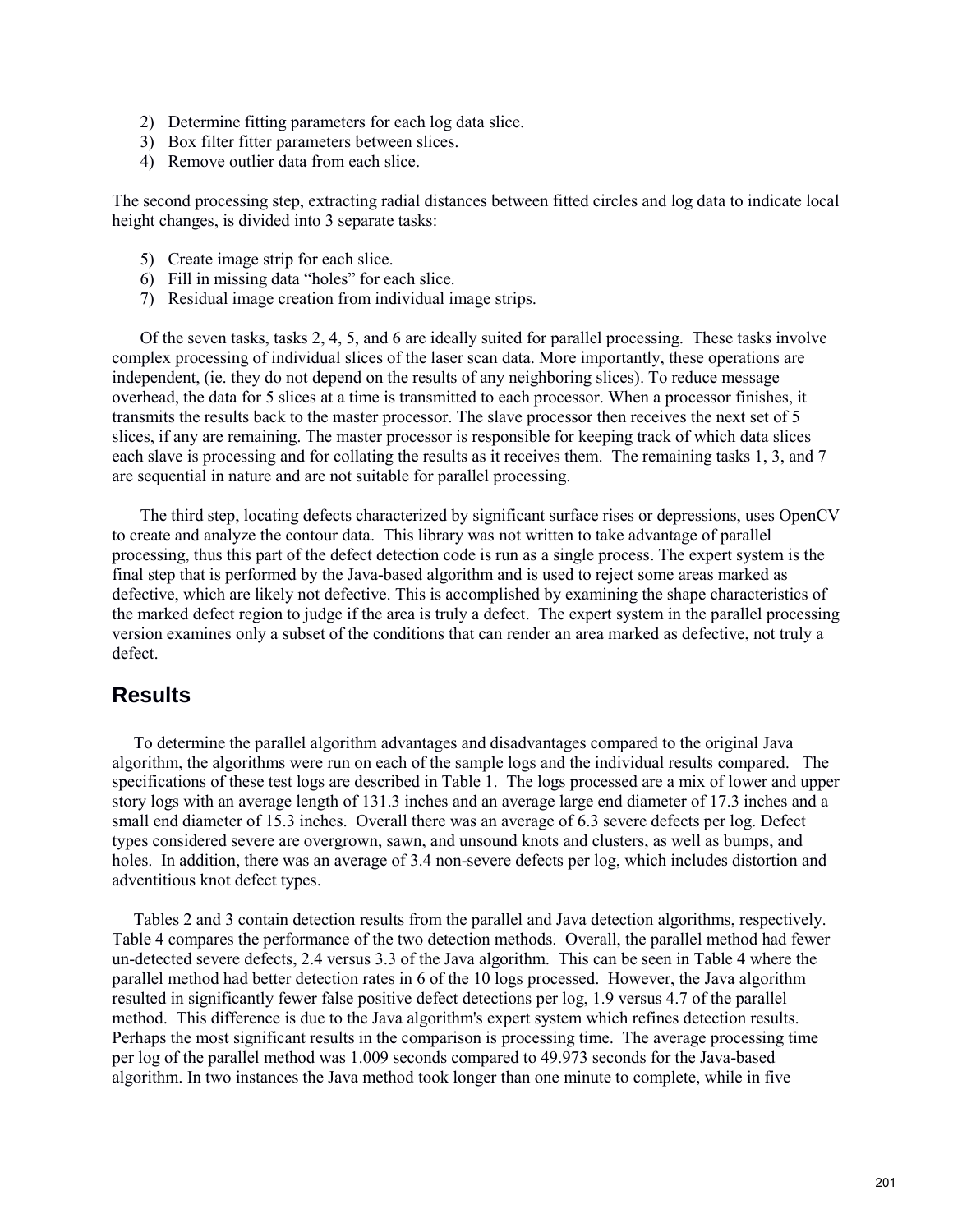instances the parallel method required less than one second to process. Thus, the parallel method yields some accuracy, for a greatly decreased processing time.

| Log             | <b>Total</b><br><b>Severe</b><br><b>Detected</b> | <b>Total</b><br><b>Non-Severe</b><br><b>Detected</b> | <b>False</b><br><b>Positive</b><br><b>Detected</b> | <b>Total</b><br><b>Severe</b><br><b>Undetected</b> |
|-----------------|--------------------------------------------------|------------------------------------------------------|----------------------------------------------------|----------------------------------------------------|
| 16D             | 5                                                |                                                      | 4                                                  |                                                    |
| 27B             |                                                  |                                                      |                                                    |                                                    |
| 25E             |                                                  |                                                      |                                                    |                                                    |
| 31C             |                                                  |                                                      |                                                    |                                                    |
| 7A              |                                                  |                                                      | 10                                                 |                                                    |
| 6B              |                                                  |                                                      |                                                    |                                                    |
| 33B             |                                                  |                                                      |                                                    | 2                                                  |
| 11 <sup>C</sup> |                                                  |                                                      |                                                    |                                                    |
| 21C             |                                                  |                                                      |                                                    |                                                    |
| 3 <sup>C</sup>  |                                                  |                                                      |                                                    |                                                    |
| <b>Average</b>  |                                                  |                                                      | 4.7                                                | 2.4                                                |

Table 3—Java algorithm detection results

|                 | <b>Total</b>    | <b>Total</b>      | False           | <b>Total</b>      |
|-----------------|-----------------|-------------------|-----------------|-------------------|
|                 | <b>Severe</b>   | <b>Non-Severe</b> | <b>Positive</b> | <b>Severe</b>     |
| Log             | <b>Detected</b> | <b>Detected</b>   | <b>Detected</b> | <b>Undetected</b> |
| 16D             | 3               |                   |                 | 2                 |
| 27B             |                 |                   |                 | 2                 |
| 25E             |                 |                   |                 | 6                 |
| 31 <sup>C</sup> | $\mathfrak{D}$  |                   |                 | 9                 |
| 7A              |                 |                   | 7               |                   |
| 6B              | 2               |                   |                 |                   |
| 33B             | $\mathfrak{D}$  |                   |                 | າ                 |
| 11 <sup>C</sup> | 3               |                   |                 | 6                 |
| 21C             |                 |                   |                 |                   |
| 3C              |                 |                   |                 |                   |
| Average         |                 |                   | 1.9             | 3.3               |

Table 4—Algorithm performance comparison.

| Log            | <b>Parallel</b><br><b>Algorithm</b><br><b>Processing</b><br><b>Time</b><br>(seconds) | Java<br><b>Algorithm</b><br><b>Processing</b><br><b>Time</b><br>(seconds) | <b>Parallel</b><br><b>Severe</b><br><b>Detection</b><br>Rate<br>(percent) | Java<br><b>Severe</b><br><b>Detection</b><br>Rate<br>(percent) |
|----------------|--------------------------------------------------------------------------------------|---------------------------------------------------------------------------|---------------------------------------------------------------------------|----------------------------------------------------------------|
| 16D            | 1.041                                                                                | 56.500                                                                    | 100                                                                       | 60                                                             |
| 27B            | 0.892                                                                                | 67.910                                                                    | 40                                                                        | 60                                                             |
| 25E            | 1.146                                                                                | 58.959                                                                    | 61                                                                        | 28                                                             |
| 31C            | 1.943                                                                                | 64.075                                                                    | 55                                                                        | 18                                                             |
| 7A             | 0.853                                                                                | 42.534                                                                    | 0                                                                         | $\theta$                                                       |
| 6 <sub>B</sub> | 1.028                                                                                | 34.559                                                                    | 50                                                                        | 100                                                            |
| 33B            | 0.689                                                                                | 59.891                                                                    | 50                                                                        | 50                                                             |
| 11C            | 1.003                                                                                | 42.069                                                                    | 67                                                                        | 33                                                             |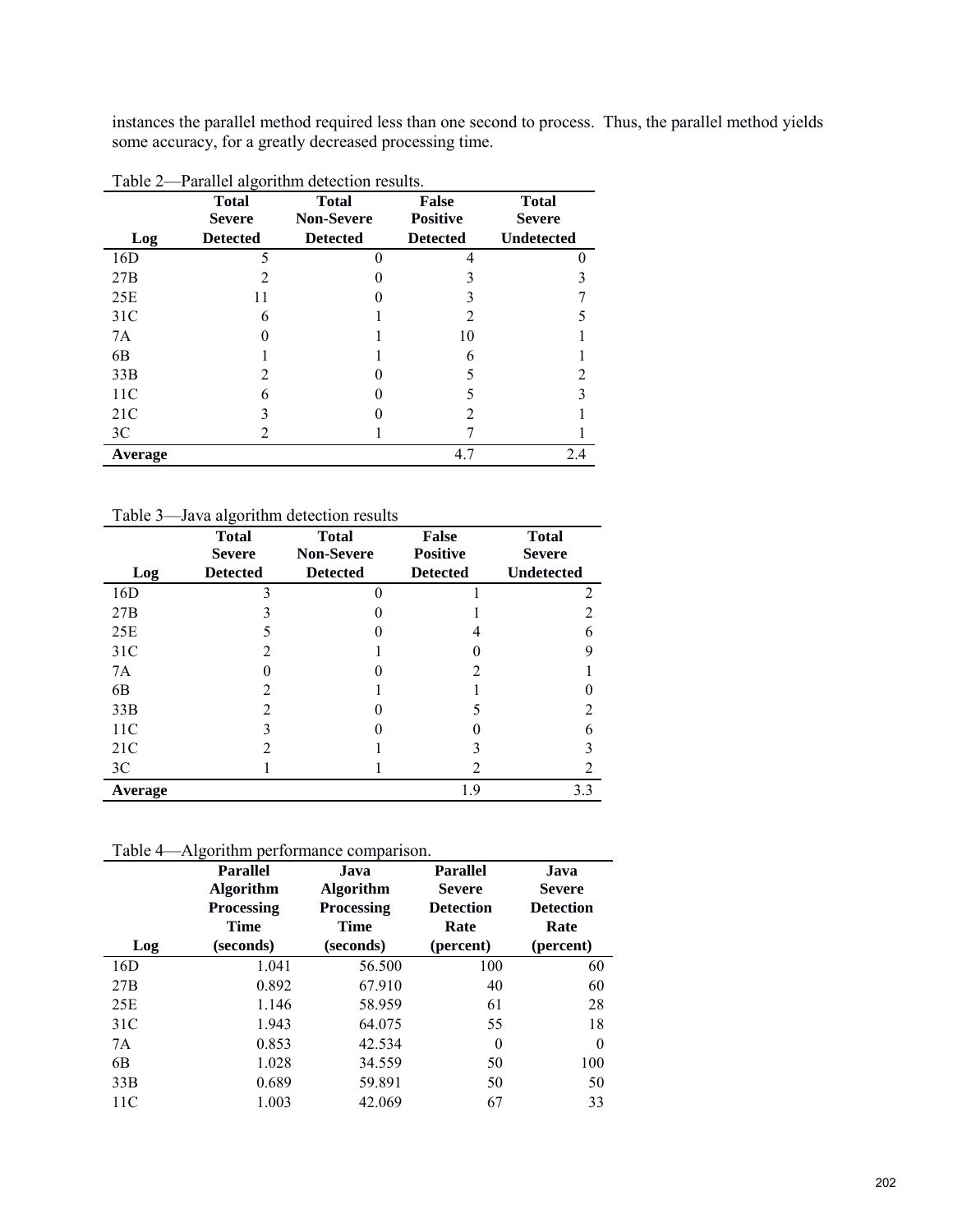| 21C     | 0.701 | 38.248 | 75 |    |
|---------|-------|--------|----|----|
| 3C      | 0.794 | 34.985 | 50 |    |
| Average | .009  | 49.973 | 55 | 42 |

 Figure 4 is the residual image of log 11C (see Figure 2 for dot cloud view) with the defects as detected using the parallel algorithm. Note that the log support stands created shadows or disruptions on the scan which are visible as two ")" shaped areas on the right edge of the image. These areas were detected as defects and are regarded as false-positive errors.



Figure 4—Residual image of log 31C with contour levels and defects identified using the parallel algorithm.

 The Java algorithm's expert system is very complex, and is the main reason for the algorithm's low false-positive detection error rate: 1.9 defects per log versus 4.7 defects per log of the parallel algorithm. Approximately 33 percent of the java algorithm's processing time occurs while running the expert system, which on average is about 26 seconds per log. Thus, the expert system also would need to be developed as a parallel algorithm to keep processing times low. The parallel algorithm has a filter that can exclude contours with too many or too few data points. Reducing the parameter to exclude contours with larger contour sizes, resulted in fewer false-positive and detected defects. Increasing the parameter to include the larger contour sizes, resulted in more false-positive as well as more detected defects. The current settings of the system capture most defects, at the cost of greater false-positive.

### **Summary and Conclusion**

 The parallel algorithm provided greater detection accuracy on some logs compared to the Java algorithm. This was evident on six of the ten logs processed in the comparison study. However, this was at the cost of greater false positive defect detection where the parallel algorithm indicated that there were almost three additional defects per log, on average, which were not present. In addition, each algorithm detected a total of four non-severe defects on the log sample, but not always on the same log. The greatest advantage of the parallel algorithm is detection speed, on average approximately one second is needed by the parallel algorithm, compared to 49 seconds of the Java algorithm.

 The greatest need at present is the development of a parallel expert system to filter and enhance the results of the parallel algorithm. This would greatly reduce the number of false positives as this step in the java algorithm eliminates most false positive results. The expert system also determines which areas are most likely defective and thus improves detection accuracy. The reason that the parallel system detection performance is slightly better in some cases is due to the improved contour analysis algorithms it uses, which is not available for use in Java. In addition, development of the expert system for the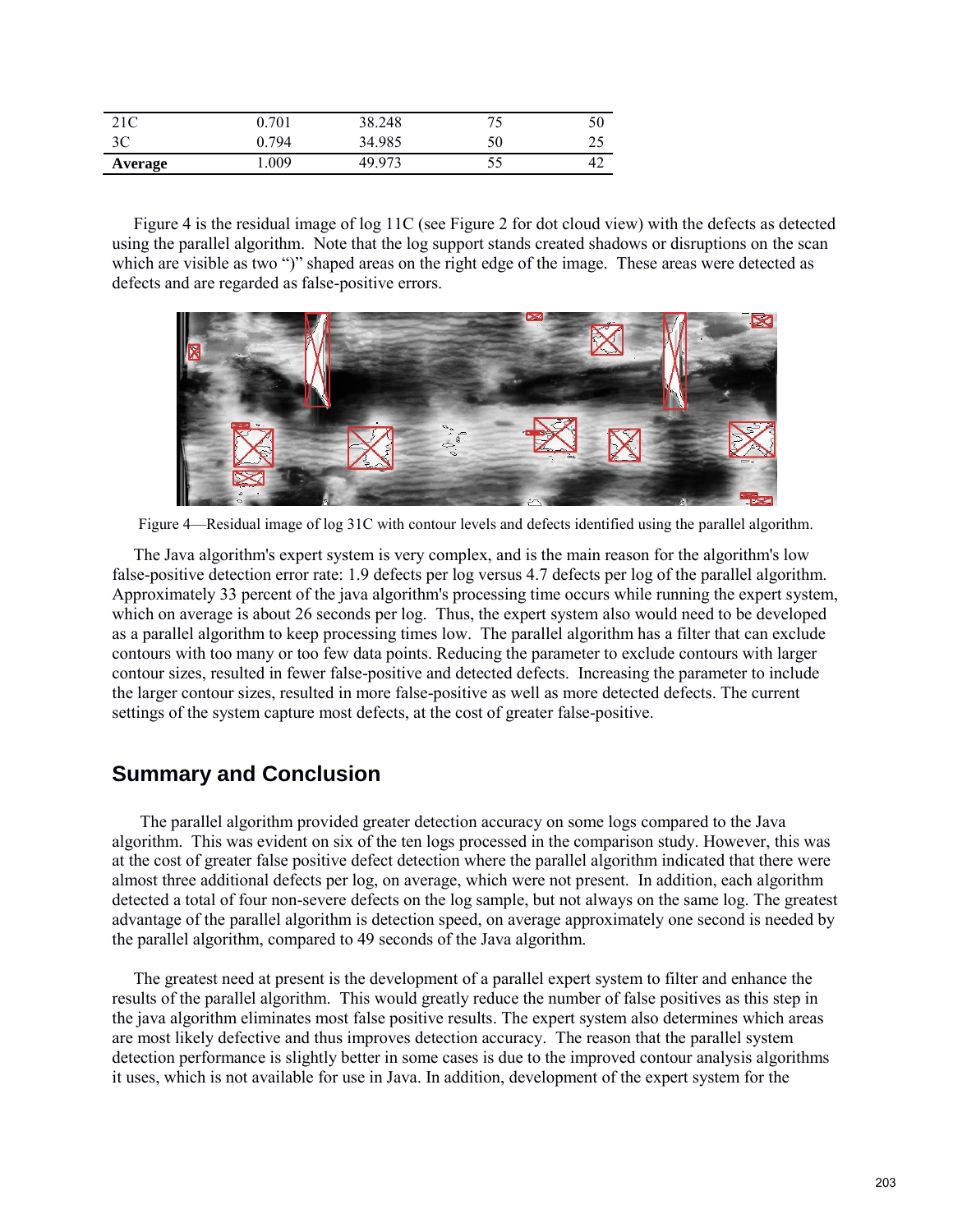parallel system would allow the tuning parameter, (discussed earlier), to be increased allowing for the detection of more defects, but without the penalty of more false-positive defects.

 Due to differences of the contour data structures used by the parallelized and sequential algorithms that identify severe defects, it is better to rewrite the expert system that determines whether an indentified area is really an external log defect. Upon this we may implement a parallelized version of the expert system. A parallel algorithm equally partitioning the identified regions among processors could be developed, each running the same system during the entire process for a significant portion of the execution time. This would greatly reduce processing time for this step. However, the key is to rewrite the rather complicated expert system.

## **Acknowledgements**

The work upon which this publication is based was funded in whole or in part through a grant awarded by the Wood Education and Resource Center, Northeastern Area State and Private Forestry, Forest Service, U.S. Department of Agriculture.

## **References**

- Bhandarkar, S.; Faust, T.; Tang, M. 1999. Catalog: a system for detection and rendering of internal log defects using computer tomography. Machine Vision and Applications 11(4): 171–190.
- Chang, S. 1992. External and internal defect detection to optimize cutting of hardwood logs and lumber. Technical Report 3, USDA and National Agricultural Library, Beltsville, MD. ISSN 1064-3451. 24 p. Available: http://www.nal.usda.gov/ttic/industry/ hrdwood3.htm.
- Devaru, D.; Halabe, U. B.; Gopalakrishnan, B.; Agrawal, S.; Grushecky, S. 2005. Algorithm for detecting defects in wooden logs using ground penetrating radar. Proc. SPIE Vol. 5999, 59990B.
- William Gropp. 2002. *MPICH2: A new start for MPI implementations*, In Recent Advances in Parallel Virtual Machine and Message Passing Interface, Dieter Kranzlmüller, Peter Kacsuk, Jack Dongarra, and Jens Volkert.
- Guddanti, S.; Chang, S. 1998. Replicating sawmill sawing with topsaw using ct images of a full length hardwood log. Forest Products Journal 48(1): 72–75.
- Kline, D.; Widoyoko, A.; Wiedenbeck, J.; Araman, P. 1998. Performance of color camera machine vision in automated furniture rough mill systems. Forest Products Journal 48(3): 38–45.
- Bradski, Gary. 2000. The OpenCV library. Dr. Dobbs Journal of Software Tools. http://www.drdobbs.com/open-source/the-opencv-library/184404319. Accessed Feb. 12, 2013.
- Li, P.; Abbott, A.; Schmoldt, D. 1996. Automated analysis of ct images for the inspection of hardwood log. In Proceedings of the International Conference on Neural Networks, Washington, D.C., USA. 3: 1744–1749.
- Nordmark, U.; Oja, J. 2004. Prediction of board values in Pinus sylvestris sawlogs using X-ray scanning and optical three-dimensional scanning of stems. Scandinavian Journal of Forest Research, 19(5):473-480(8).
- Pacheco, Peter S. 1997. Parallel programming with MPI. Morgan Kaufmann Publishers, Inc. San Francisco, CA. 418p.
- Thomas, L.; Mili, L. July, 2007. A Robust GM-Estimator for the Automated Detection of External Defects on Barked Hardwood Logs and Stems. IEEE Transactions on Signal Processing 55(7): 3568–3576.
- Thomas, L.; Mili, L.; Thomas, E.; Shaffer, C. October, 2006. Defect Detection on Hardwood Logs Using Laser Scanning. Wood Fiber Science Journal 38(4): 682–695.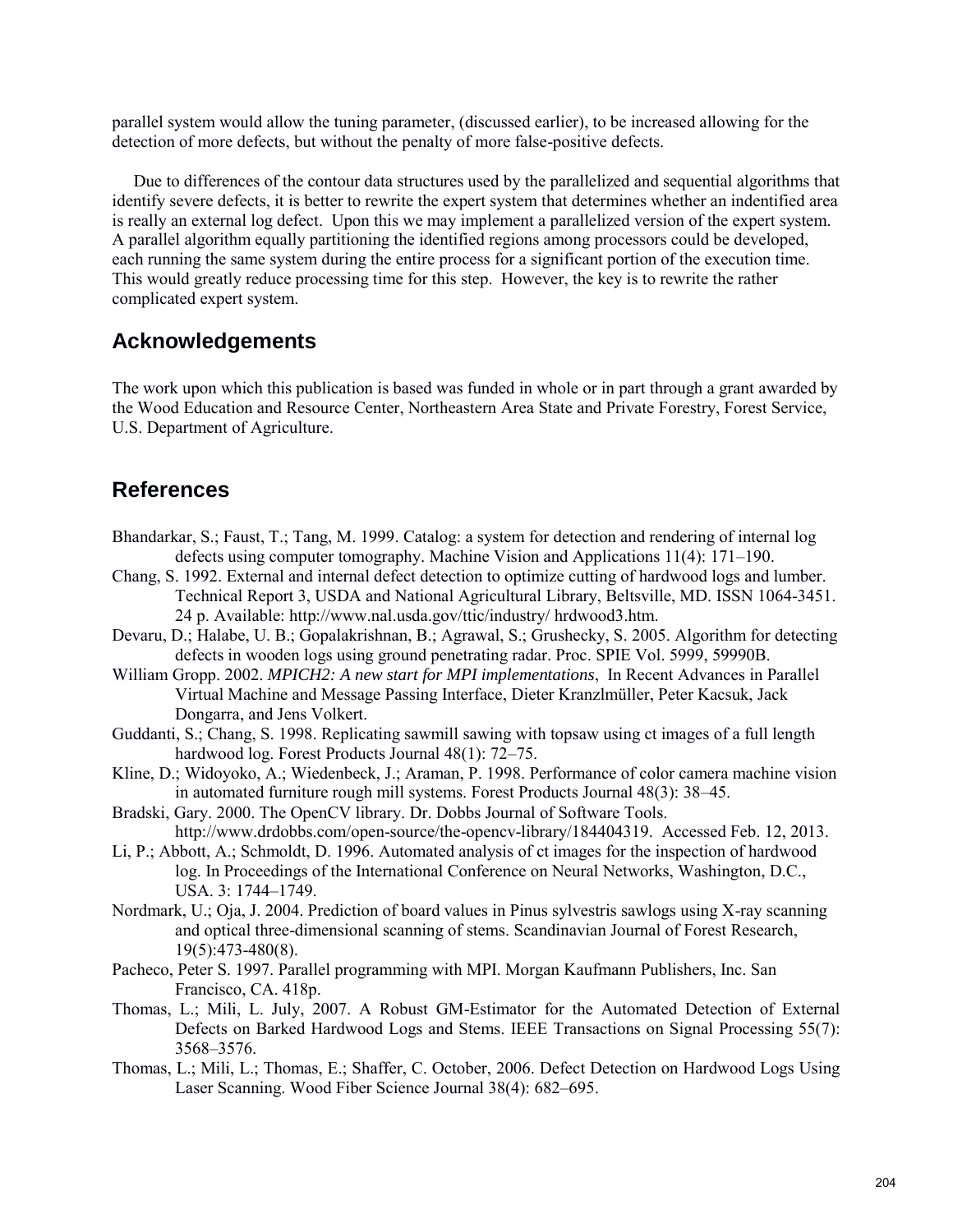- Thomas, L.; Shaffer, C.; Lamine Mili, L.; Thomas, E. April, 2007. Automated Detection of Severe Surface Defects on Barked Hardwood Logs. Forest Product Journal 57(4): 50–56.
- Tian, X.; Murphy, G. 1997a. Automated feature extraction and defect recognition from digital images of tree stems using texture analysis. In Proceedings of the first joint Australia & New Zealand biennial conference on Digital Image & Vision Computing –Techniques and Applications.
- Tian, X.; Murphy G. 1997b. Detection of trimmed and occluded branches on harvested tree stems using texture analysis. International Journal of Forest Engineering 8(2): 65–78.
- Wagner, F.; Taylor, F.; Ladd, D.; McMillin, C.; Roder, F. 1989. Ultrafast ct scanning of an oak log for internal defects. Forest Products Journal 39(11/12): 62–64.
- Zhu, D.; Beex, A. 1994. Robust spatial autoregressive modeling for hardwood log inspection. Journal of Visual Communication and Image Representation 5(1): 41–51.
- Zhu, D.; Conners, R.; Schmoldt, D.; Araman, P. 1996. A prototype vision system for analyzing ct imagery of hardwood logs. IEEE Transactions on Systems, Man, and Cybernetics Part B: Cybernetics 26(4): 522–532.